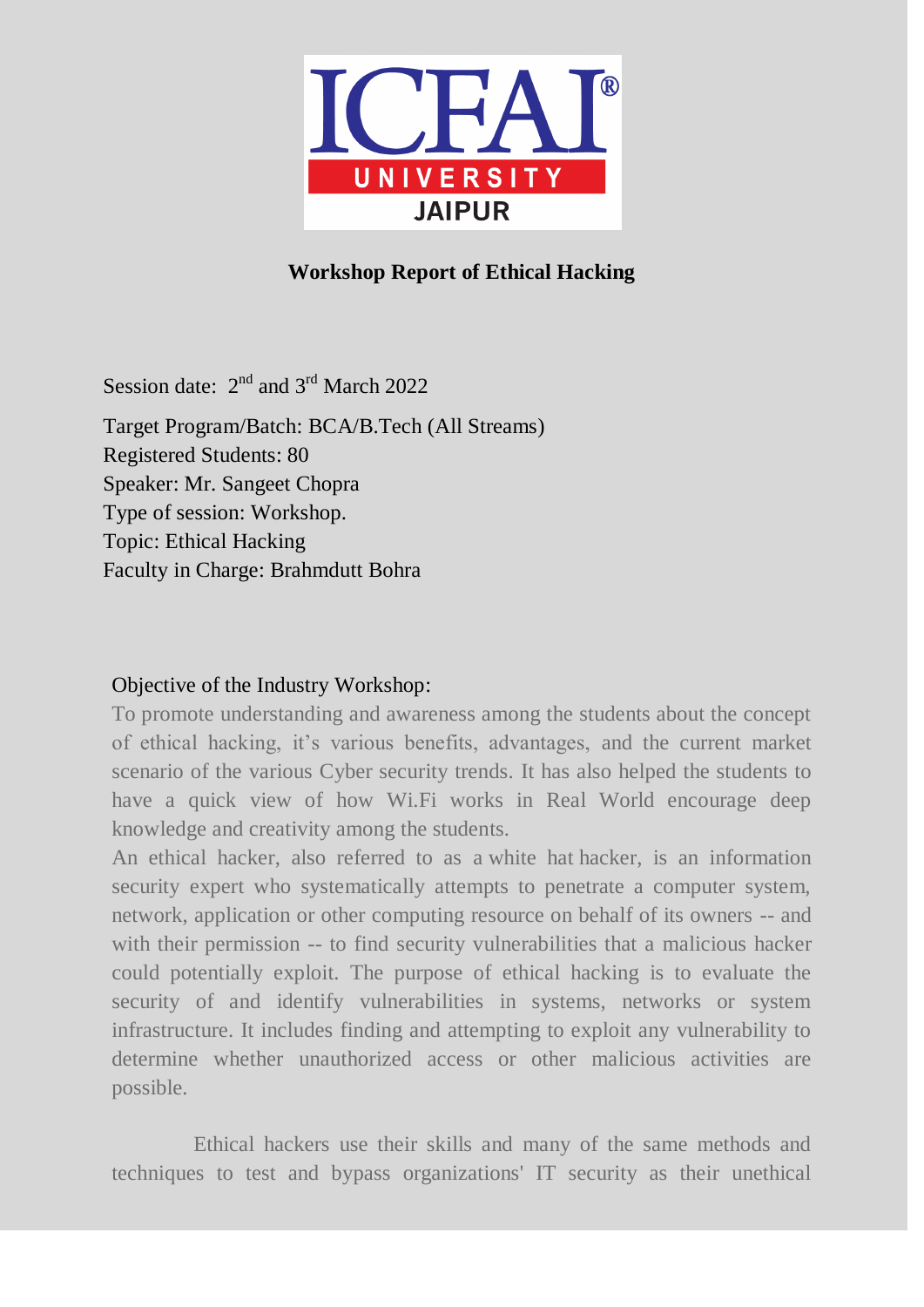

counterparts, who are referred to as black hat hackers. However, rather than taking advantage of any vulnerabilities they find for personal gain, ethical hackers document them and provide advice about how to remediate them so organizations can strengthen their overall security. Ethical hackers Generally find security exposures in insecure system configurations, known and unknown hardware or software vulnerabilities as well as operational weaknesses in process or technical countermeasures. Any organization that has a network connected to the Internet or provides an online service should consider subjecting it to penetration testing conducted by ethical hackers.

## Brief of Speakers and Guests:

## MR. Sangeet Chopra:



Sangeet Chopra is working as Technical Head at Cyber-Cure Technologies pvt. Ltd, With that he works with Govt. Sector as a free lancer to Solve the Cyber Crime Cases of India. He is one of the renowned hacker, Spreading awareness with Students & Corporate.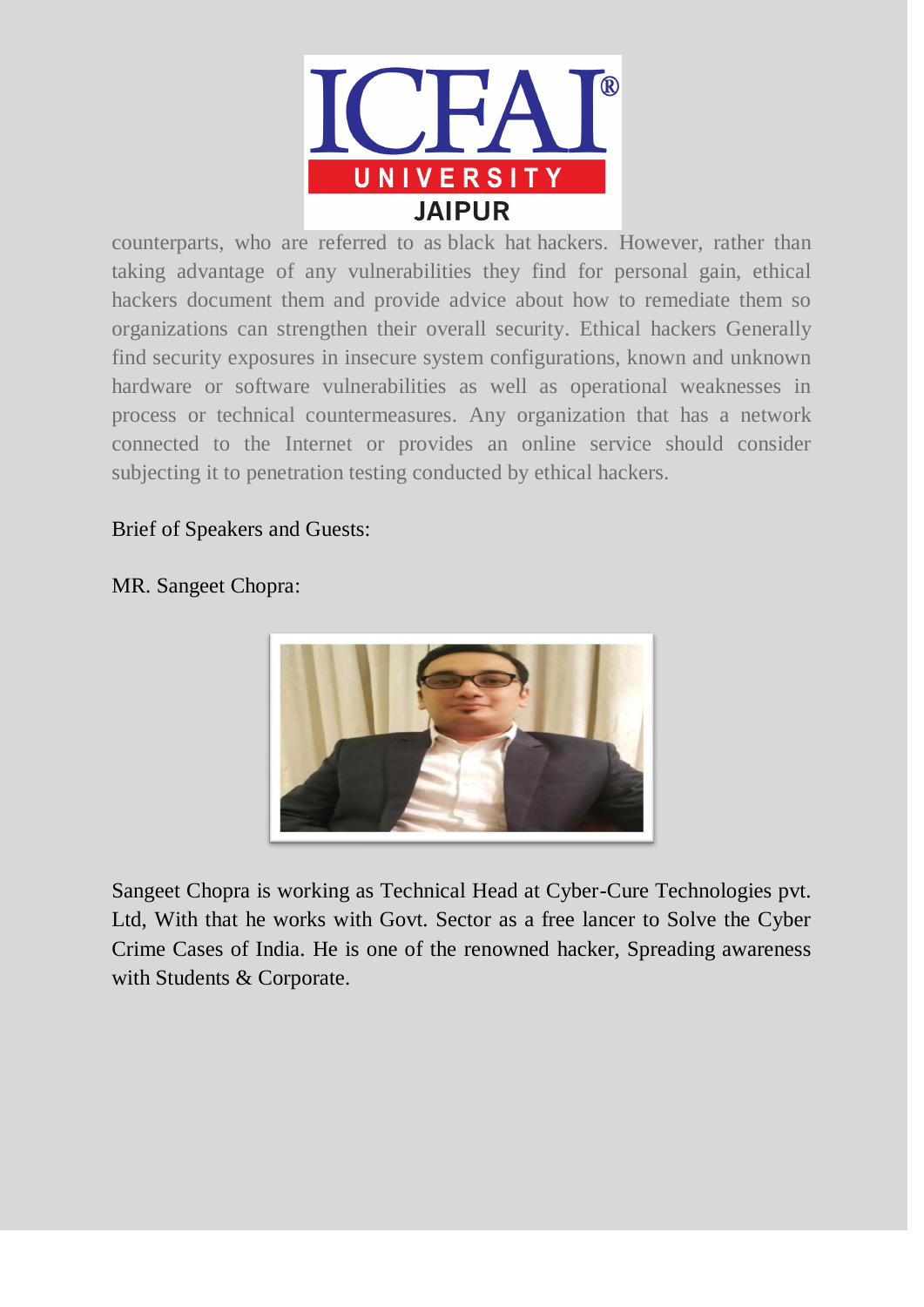

Learning outcome from session:

Summarise the concepts of Ethical hacking and its phases.

Analysing Network and Able to monitor Packet Traffic.

Apply the concept of Website hacking and penetration testing of website.

Learn the importance about testing, Scanning and network security issues.

Write a case study and make report of college website. Using Proper Pen-Testing tools.

**Session Pictures and Feedbacks:**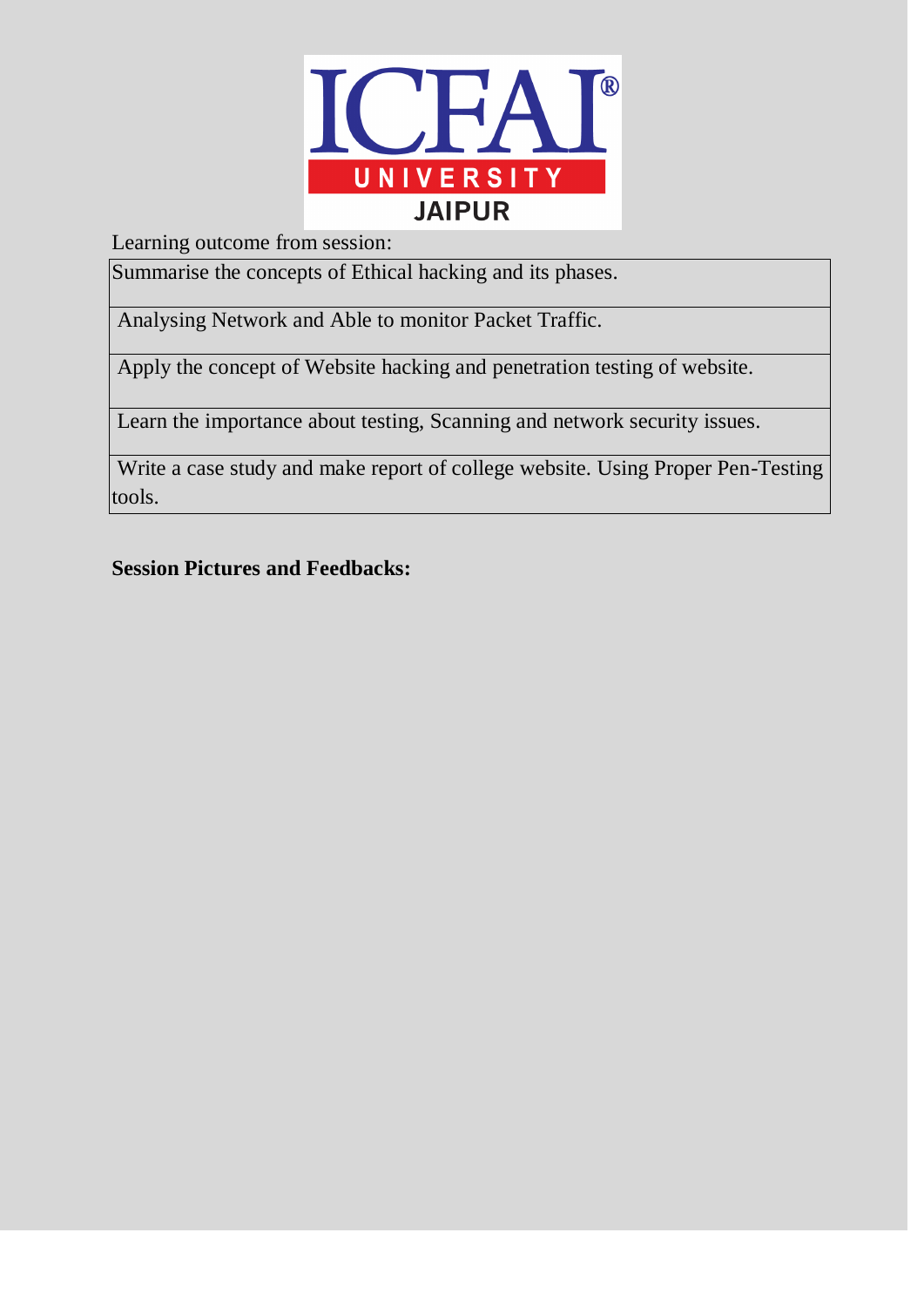

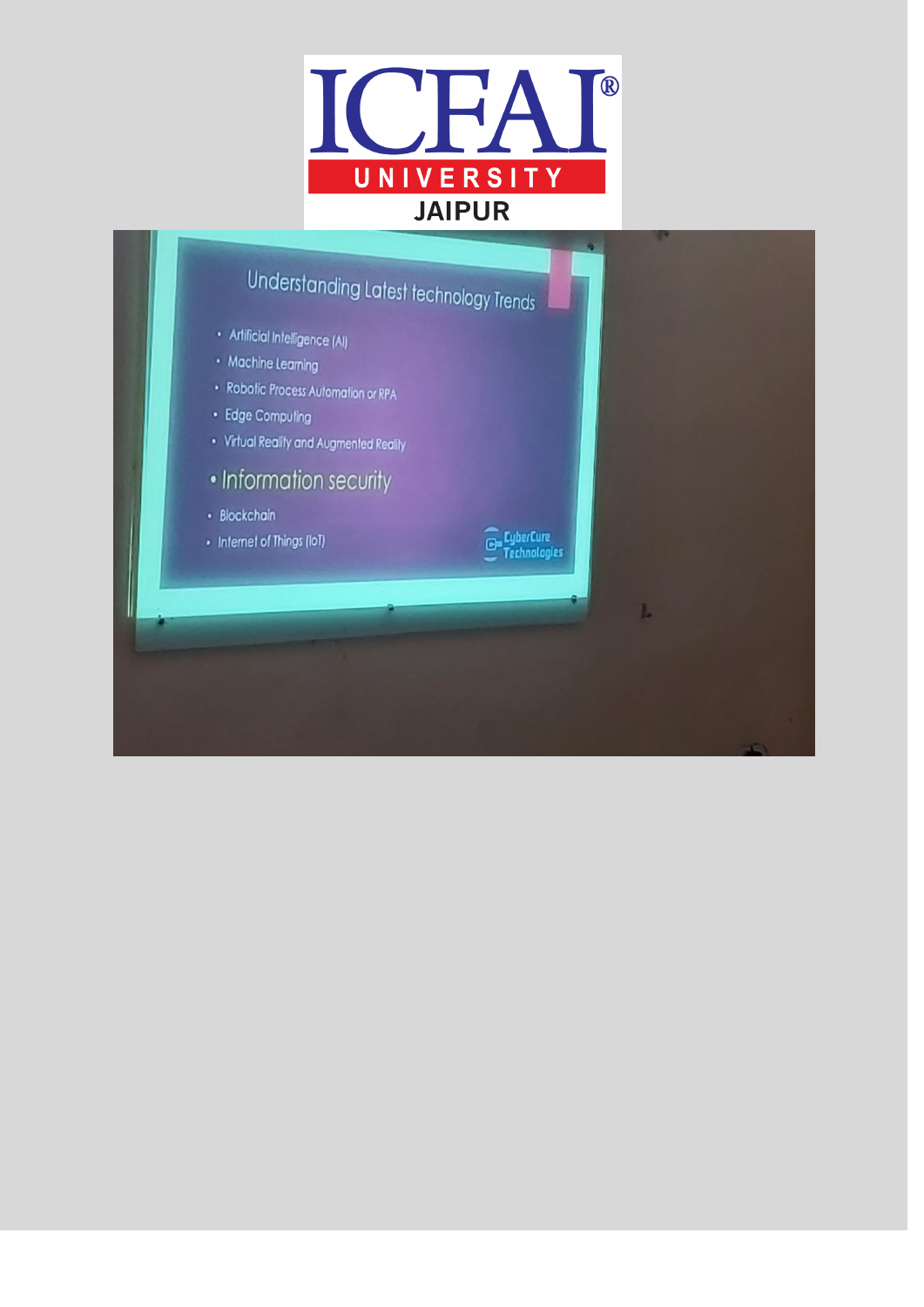

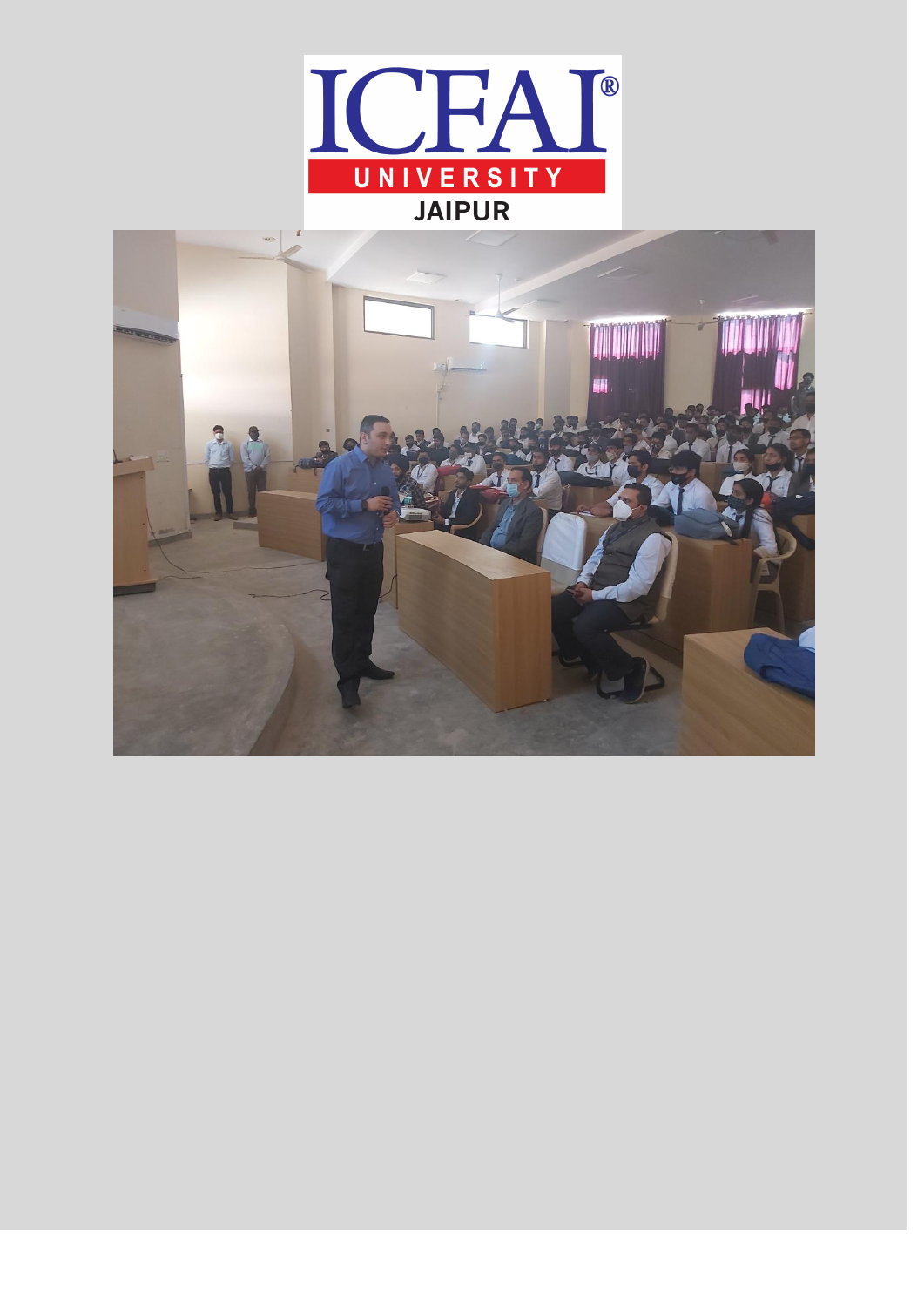

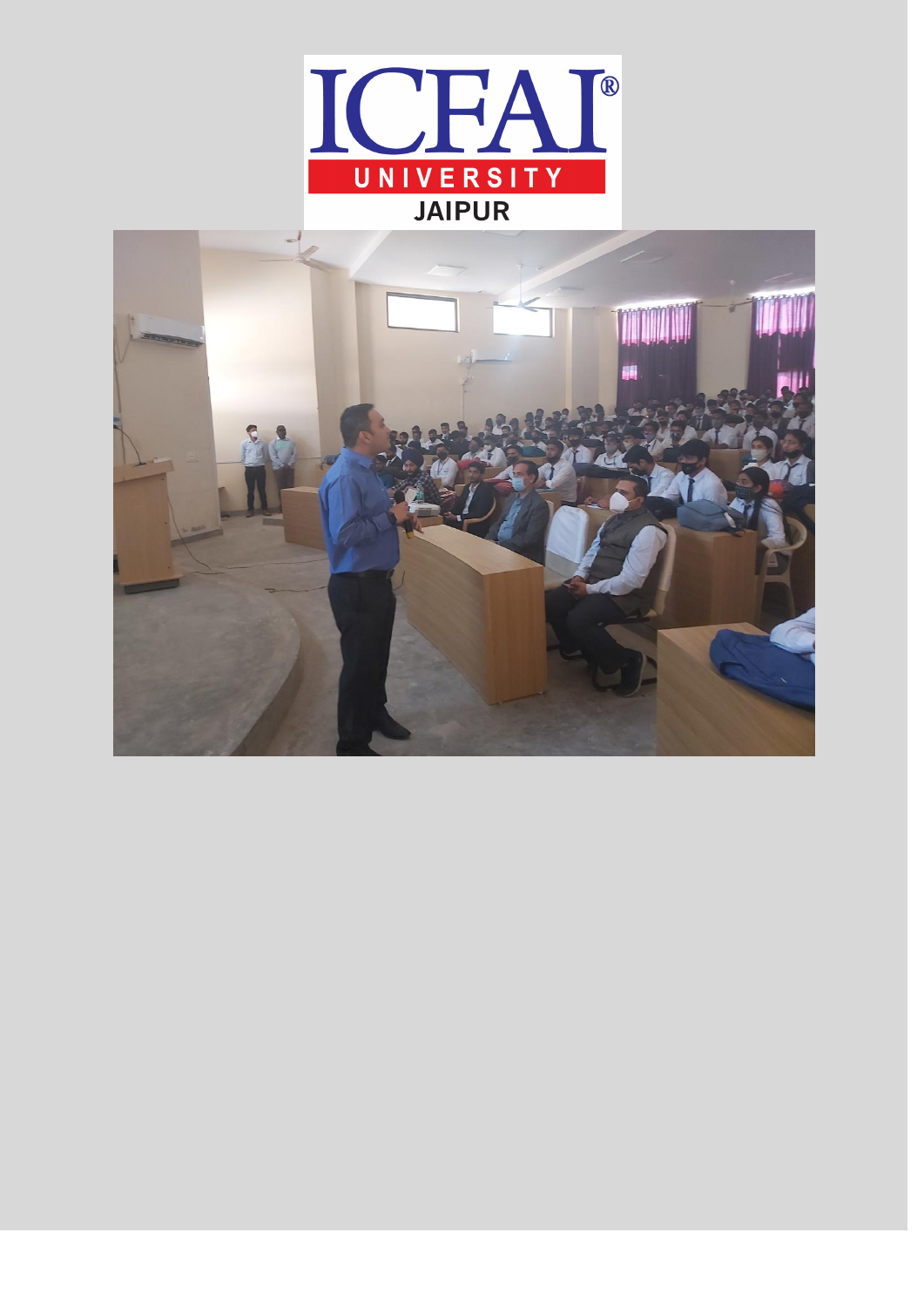

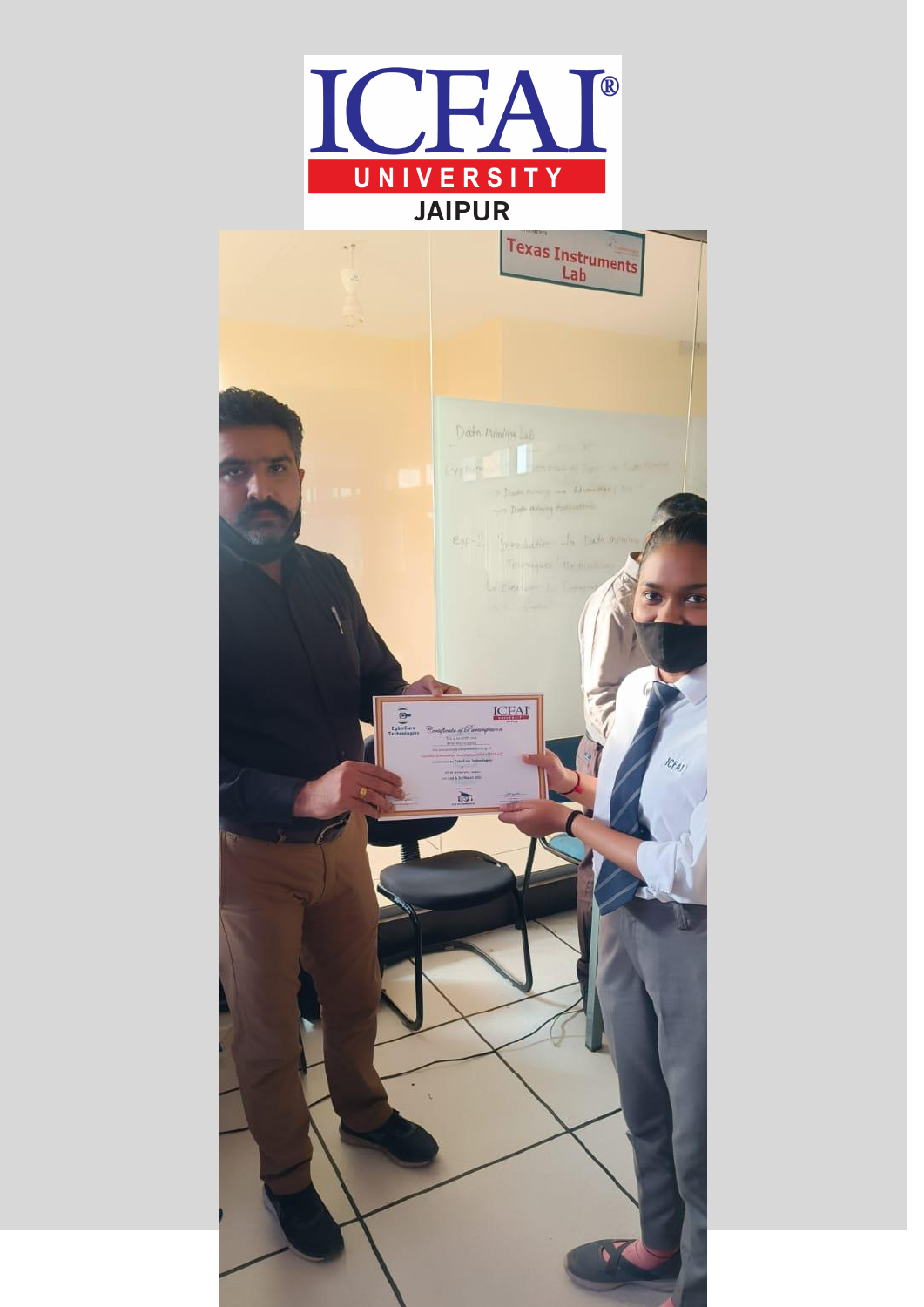

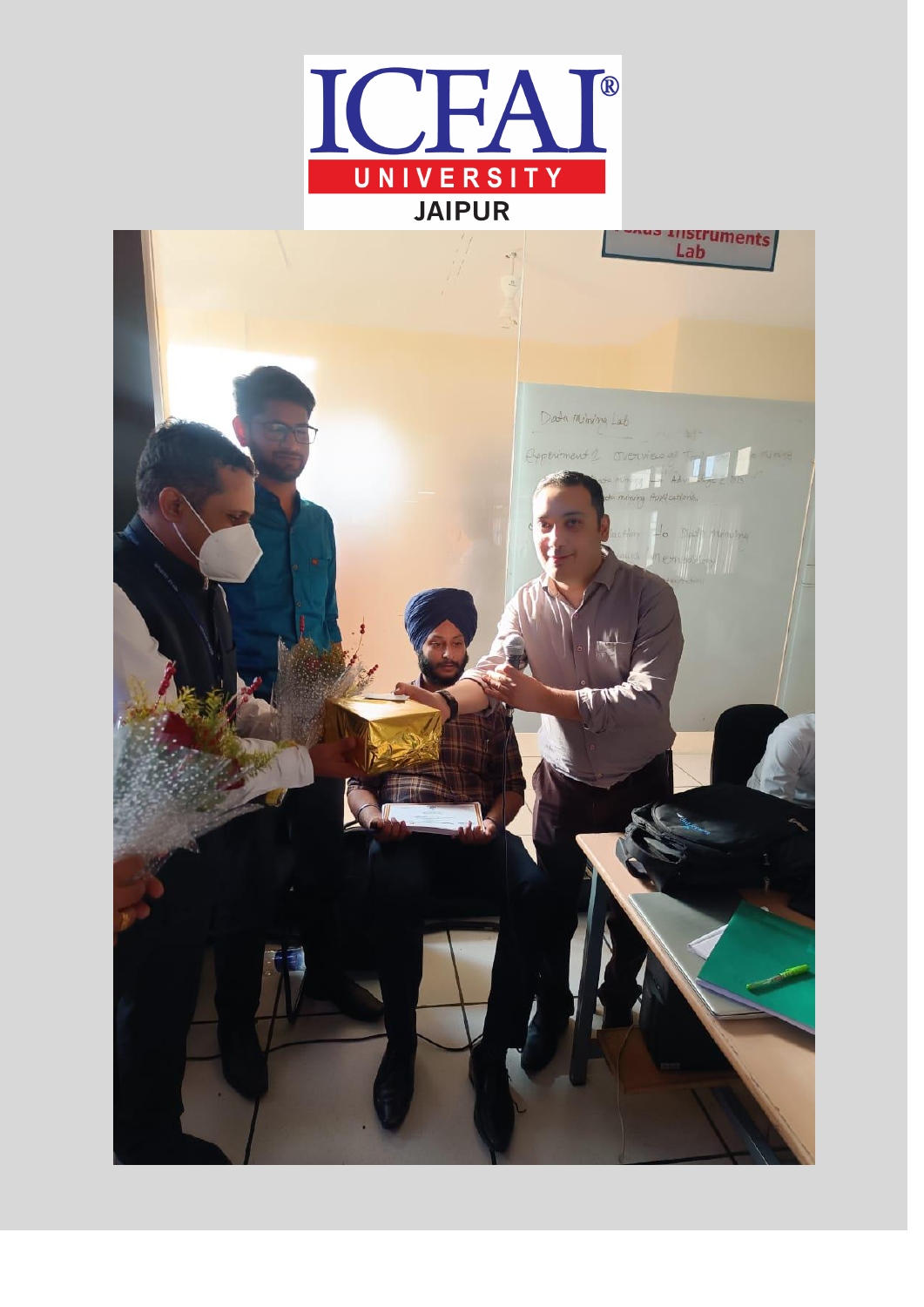